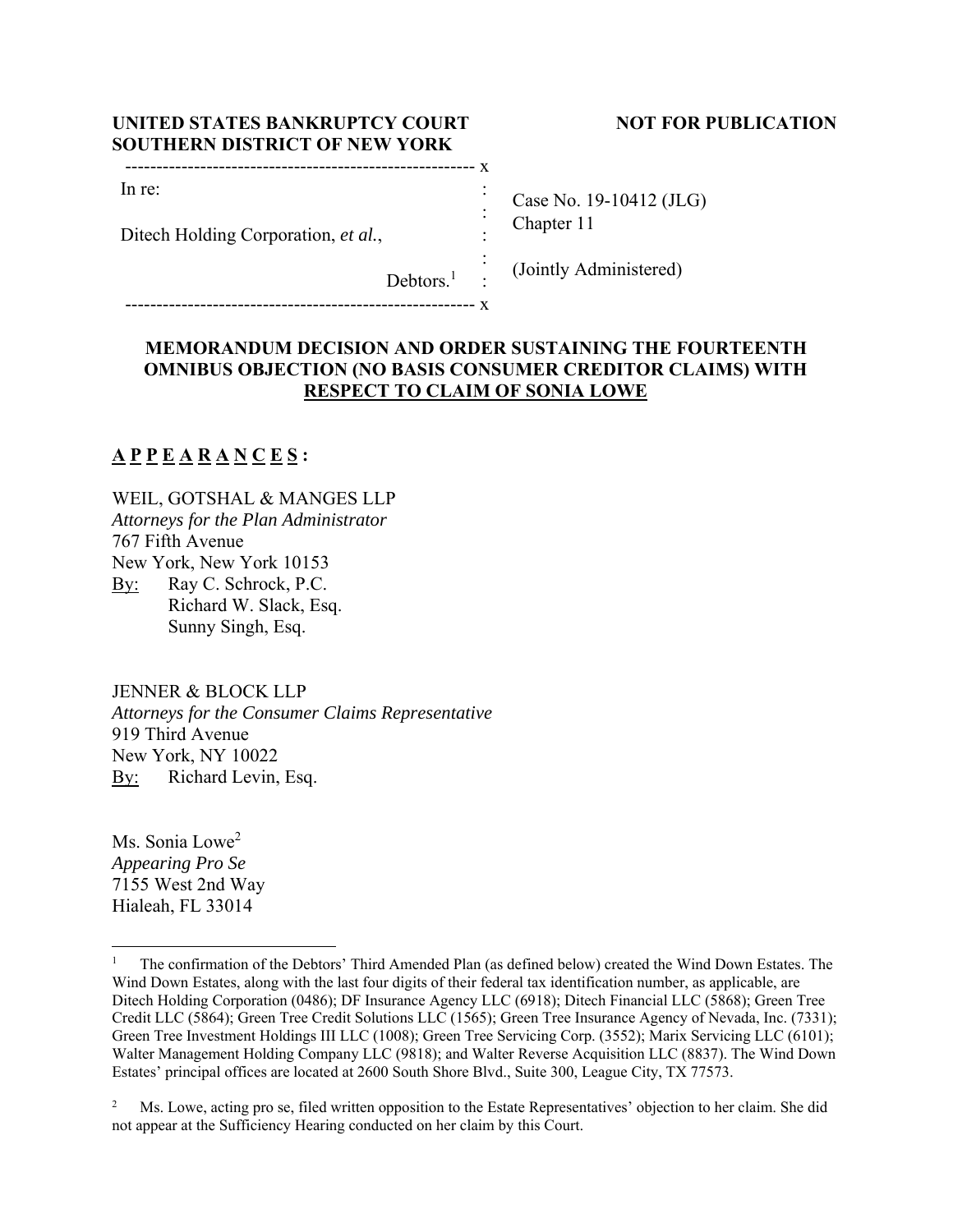## **HON. JAMES L. GARRITY, JR. U.S. BANKRUPTCY JUDGE**

## **Introduction**<sup>3</sup>

 Sonia Lowe (the "Claimant") filed Proof of Claim No. 24611 (the "Claim") against Reverse Mortgage Solutions, Inc. ("RMS") in these Chapter 11 Cases.<sup>4</sup> As explained below, the Claim is based on "Contract/Executory Contract" and is filed in the sum of \$120,658.00, of which \$58,000.00 is secured and \$62,658.00 is unsecured. In support of the Claim, the Claimant contends that RMS failed to pay a line of credit and charged \$4,658.98 in service fees.

In their Fourteenth Omnibus Claims Objection (the "Objection"),<sup>5</sup> the Plan Administrator and the Consumer Claims Representative (collectively, the "Estate Representatives") seek to disallow and expunge the Claim. The Claimant, appearing pro se, responded to the Objection (the "Response").<sup>6</sup> The Estate Representatives submitted a joint reply to the Response (the "Reply").<sup>7</sup> The Estate Representatives contend, and the Claimant denies, that the Court should disallow and expunge the Claim because it fails to state a claim for relief against RMS. Pursuant

<sup>3</sup> Capitalized terms used but not otherwise defined herein shall have the meanings ascribed to them in the

Fourteenth Omnibus Claims Objection and the Third Amended Plan, as applicable. References herein to "ECF No. \_\_" are to documents filed in the electronic docket in these jointly administered cases under Case No. 19-10412 (the "Chapter 11 Cases").

<sup>4</sup> *See* Proof of Claim No. 24611.

<sup>5</sup> *See Fourteenth Omnibus Objection to Proofs of Claim (No Basis Consumer Creditor Claims)* [ECF No. 1746].

<sup>6</sup> *See Subject: Objecting to the Disallowance and Expungement of my Claim Concerning Ditech Holding Corporation* [ECF No. 2037].

<sup>7</sup> *See Joint Reply of Plan Administrator and Consumer Representative in Support of the Fourteenth Omnibus Objection with Respect to Claim of Sonia A. Lowe (Claim No. 24611)* [ECF No. 3702]. The Reply annexes exhibits consisting of documents referenced in the Claimant's pleadings; the Claimant's allegations in support of the Claim are based on these documents. The Court takes judicial notice of those documents. *See Ng v. HSBC Mortg. Corp.,* No. 07-CV-5434 RRM/VVP, 2010 WL 889256, at \*9 n. 13 (E.D.N.Y. Mar.10 2010) (in mortgage dispute, taking judicial notice of settlement statements)"); *Leon v. Shmukler*, 992 F. Supp. 2d 179, 184 (E.D.N.Y. 2014) ("It is wellsettled that, in considering a motion to dismiss, courts may take judicial notice of documents attached to, integral to, or referred to in the complaint, as well as documents filed in other courts and other public records").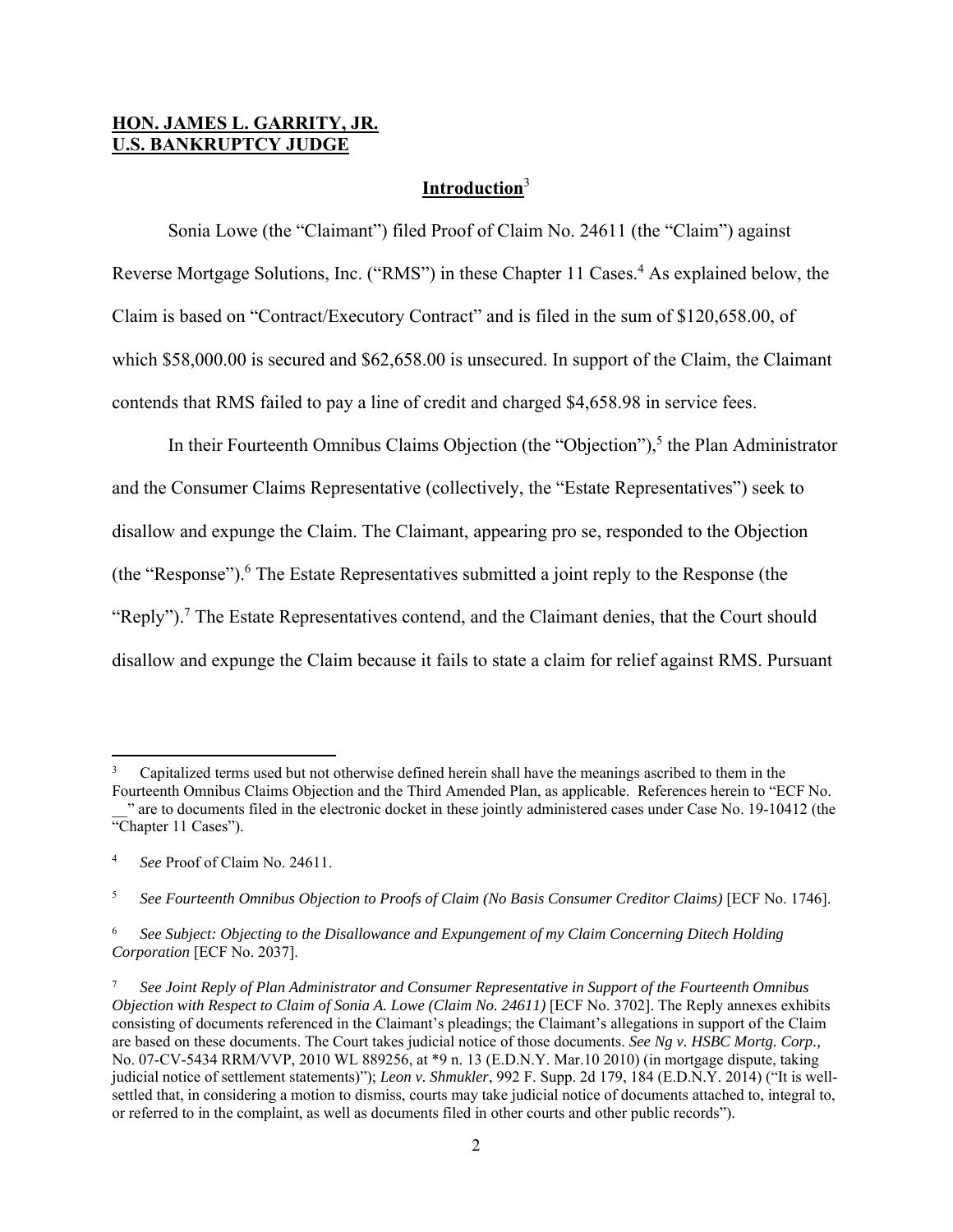to the Claims Procedures Order,<sup>8</sup> the Court conducted a Sufficiency Hearing on the Claim. The Estate Representatives participated at the hearing and were heard in support of their positions. The Claimant did not appear at the hearing.<sup>9</sup> The legal standard of review at a Sufficiency Hearing is equivalent to the standard applied to a motion to dismiss for failure to state a claim upon which relief may be granted under Rule 12(b)(6) of the Federal Rules of Civil Procedure ("Rule  $12(b)(6)$ ").<sup>10</sup> *See* Claims Procedures Order ¶ 3(iv)(a).

As explained below, the Claim is disallowed and expunged because accepting all factual allegations asserted by the pro se Claimant in support of the Claim as true, drawing all reasonable inferences in the Claimant's favor, and interpreting the Claim and the Claimant's Response to the Objection to raise the strongest arguments that they suggest, the Claim fails to state a plausible claim for relief against RMS. Accordingly, the Court sustains the Objection and disallows and expunges the Claim.

#### **Jurisdiction**

 The Court has jurisdiction to consider this matter pursuant to 28 U.S.C. §§ 157 and 1334 and the *Amended Standing Order of Reference* dated January 31, 2012 (Preska, C.J.). This is a core proceeding pursuant to 28 U.S.C. § 157(b).

<sup>8</sup> *See Order Approving (I) Claim Objection Procedures and (II) Claim Hearing Procedures* [ECF No. 1632] (the "Claims Procedures Order").

<sup>9</sup> The telephonic hearing was originally scheduled for September 30, 2021 at 11 a.m. (ET). Claimant did not appear at the hearing, nor did she register to attend the hearing. The Court adjourned the hearing to October 26, 2021 at 11 a.m. (ET). At the Court's instruction, counsel for the Plan Administrator provided written notice of the adjournment to the Claimant and the dial-in procedures for attending the adjourned hearing. The Claimant did not respond to the Plan Administrator and as noted, did not appear at the October hearing.

<sup>&</sup>lt;sup>10</sup> Rule  $12(b)(6)$  is incorporated herein by Rule 7012 of the Federal Rules of Bankruptcy Procedure (the "Bankruptcy Rules").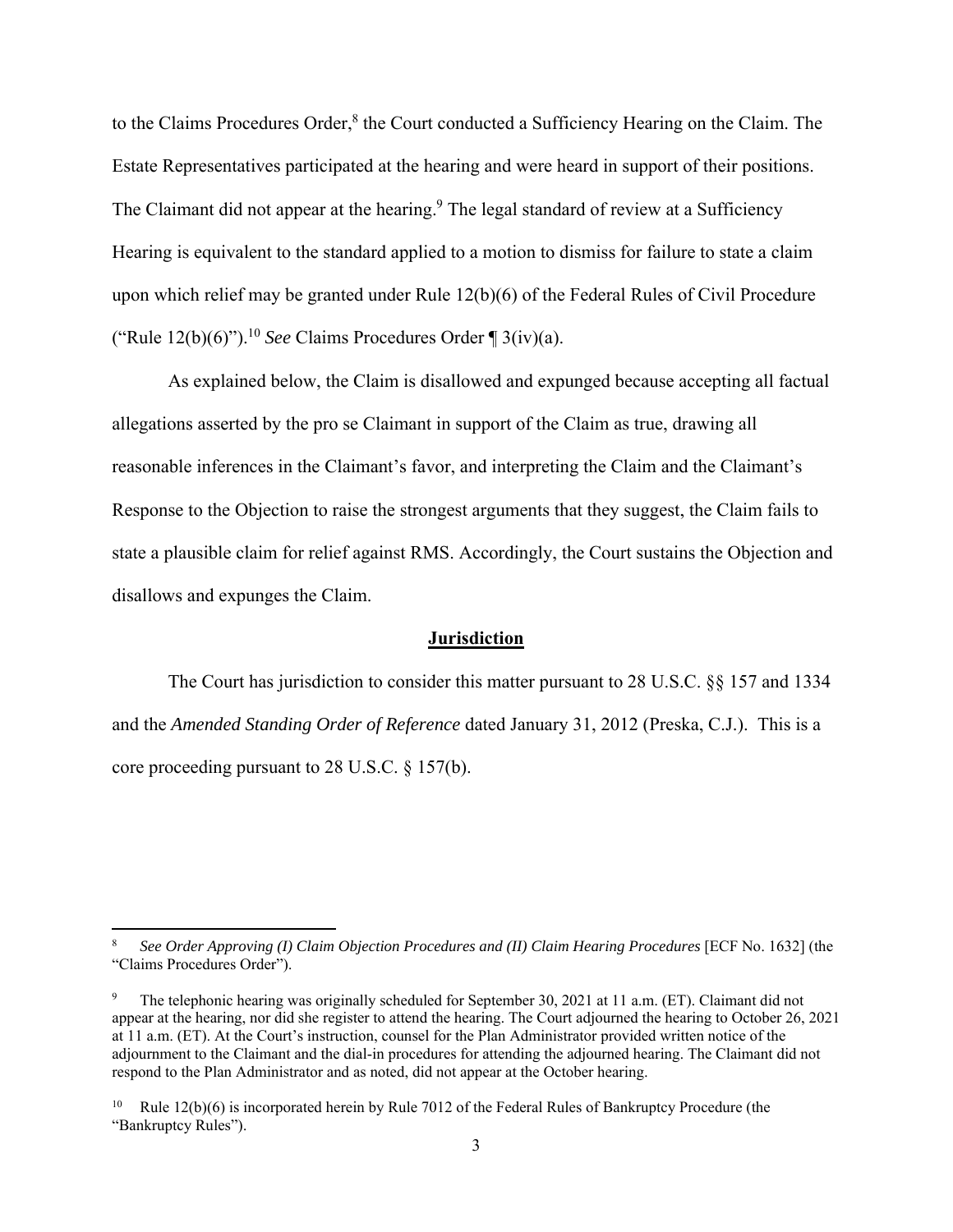#### **Background**

On or about October 12, 2004, Claimant executed a mortgage (the "New Century Mortgage") in favor of New Century Mortgage Corporation ("New Century") on certain real property located at 7155 West 2nd Way, Hialeah, FL 33014 (the "Property") to secure a thirtyyear \$58,000.00 loan (the "Loan") from New Century. *See* Claim at 1, 7-29, 35.11 On March 7, 2007, Claimant entered into a balloon mortgage with Berta M. Sanders to secure a promissory note with the final principal payment due at maturity of \$111,031.25 (the "Balloon Mortgage"). *See* First Mortgage and Security Agreement dated March 7, 2007 and recorded March 13, 2007.<sup>12</sup> Apparently, the purpose of the loan, in part, was to pay off the New Century Mortgage. On April 8, 2007, New Century released the New Century Mortgage because it received full payment of the Loan. *See* Florida Full Satisfaction & Release of Collateral recorded with the Clerk of Court for Miami-Dade County, Florida.13 On April 10, 2008, Claimant entered into a Home Equity Conversion Loan Agreement (the "Reverse Mortgage Agreement") with World Alliance Financial Corp.–not with RMS. *See* Reverse Mortgage Agreement at 1.14 The Reverse Mortgage Agreement provides advances for a principal limit of \$161,520.00. *Id.* Ex. 1, Payment Plan. The disbursements made at closing on the Reverse Mortgage Agreement were: (i) closing costs of \$15,167.18, (ii) discharge of liens of  $$113,293.49$ , (iii) loan advance of \$7,000, and (iv) servicing fee set aside of \$5,408.63, leaving a line of credit of \$20,650.70. *Id*.

<sup>&</sup>lt;sup>11</sup> References herein to particular pages of the Claim and Response are cited to the particular PDF page of the Claim and Response.

<sup>12</sup> A copy of the First Mortgage and Security Agreement is annexed as Exhibit A to the Reply.

<sup>&</sup>lt;sup>13</sup> A copy of the Florida Full Satisfaction & Release of Collateral is annexed as Exhibit B to the Reply.

<sup>&</sup>lt;sup>14</sup> A copy of the Home Equity Conversion Loan Agreement is annexed as Exhibit C to the Reply.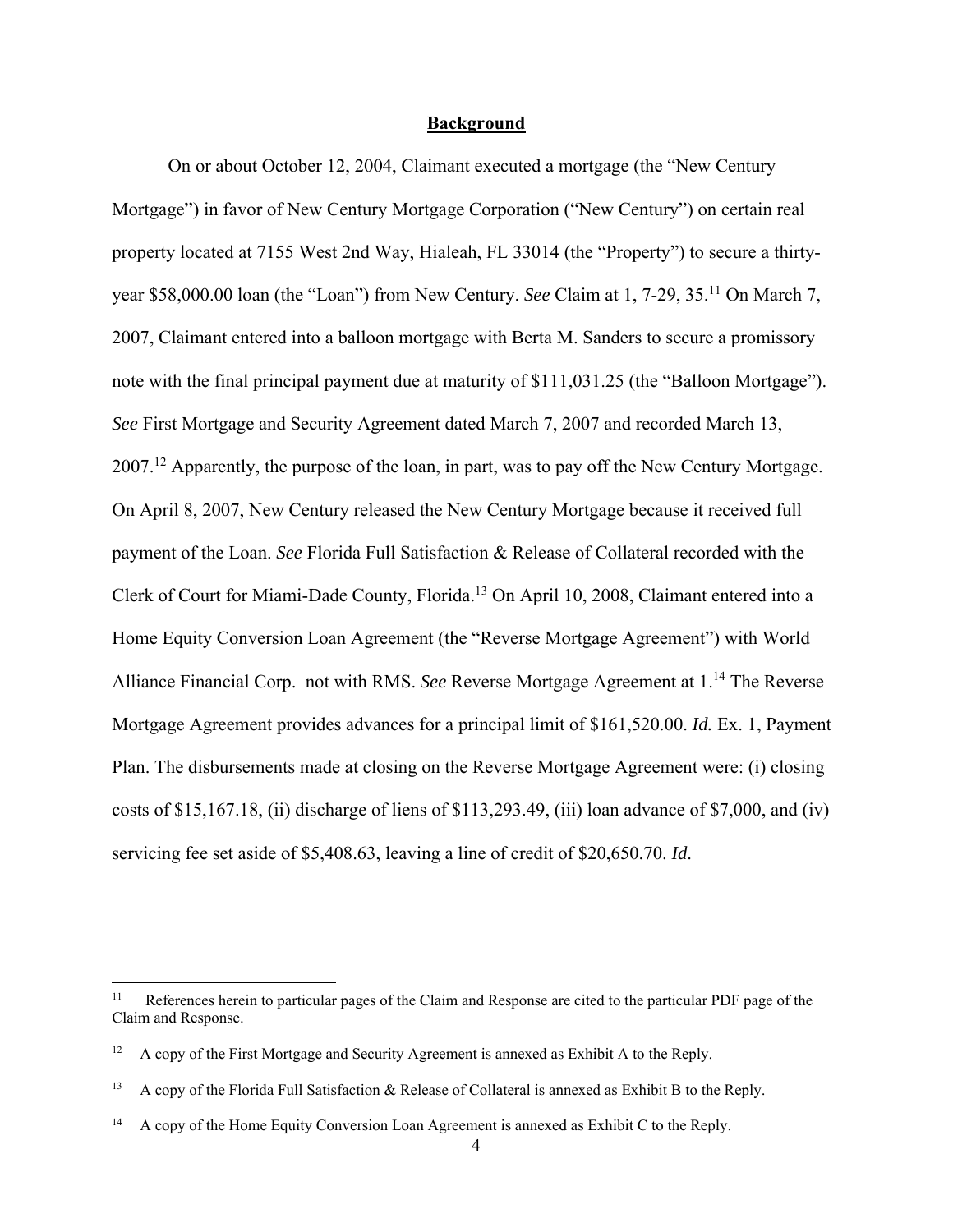Contemporaneously with the Reverse Mortgage Agreement, the Claimant executed an Adjustable Rate Note (the "Note") and an Adjustable Rate Home Equity Conversion Mortgage (the "Mortgage").15 Under the terms of the Note, interest accrues monthly on the principal balance of the Reverse Mortgage Agreement, and the accrued interest is then added to the loan balance. *See* Reverse Mortgage Agreement ¶ 2.12.2. In connection with the Reverse Mortgage Agreement, Claimant executed a *U.S. Department of Housing and Urban Development Settlement Statement* (the "HUD Settlement Statement") that shows among other things, that the proceeds of the Reverse Mortgage Agreement were used to pay the \$113,293.49 Balloon Mortgage owed to Berta M. Sanders. *See* HUD Settlement Statement at 1.16 RMS is not a party to the Reverse Mortgage Agreement. However, since the origination of that agreement, RMS has acted as servicer of the mortgage.17 *See* Claim at 30-39.

#### **The Chapter 11 Cases**

 On February 11, 2019 (the "Petition Date"), Ditech Holding Corporation (f/k/a Walter Investment Management Corp.) and certain of its affiliates ("Debtors") filed petitions for relief under chapter 11 of the Bankruptcy Code in this Court. The Debtors remained in possession and control of their business and assets as debtors in possession pursuant to sections 1107(a) and 1108 of the Bankruptcy Code. On February 22, 2019, the Court entered an order fixing April 1, 2019 at 5:00 p.m. (prevailing Eastern Time) as the deadline for each person or entity, not including governmental units (as defined in section 101(27) of the Bankruptcy Code) to file a

<sup>&</sup>lt;sup>15</sup> A copy of the Adjustable Rate Home Equity Conversion Mortgage is annexed as Exhibit D to the Reply.

<sup>&</sup>lt;sup>16</sup> A copy of the HUD Settlement Statement is annexed as Exhibit E to the Reply.

<sup>&</sup>lt;sup>17</sup> Under the Plan, Reorganized RMS is the successor to RMS, and is now servicing Claimant's reverse mortgage loan.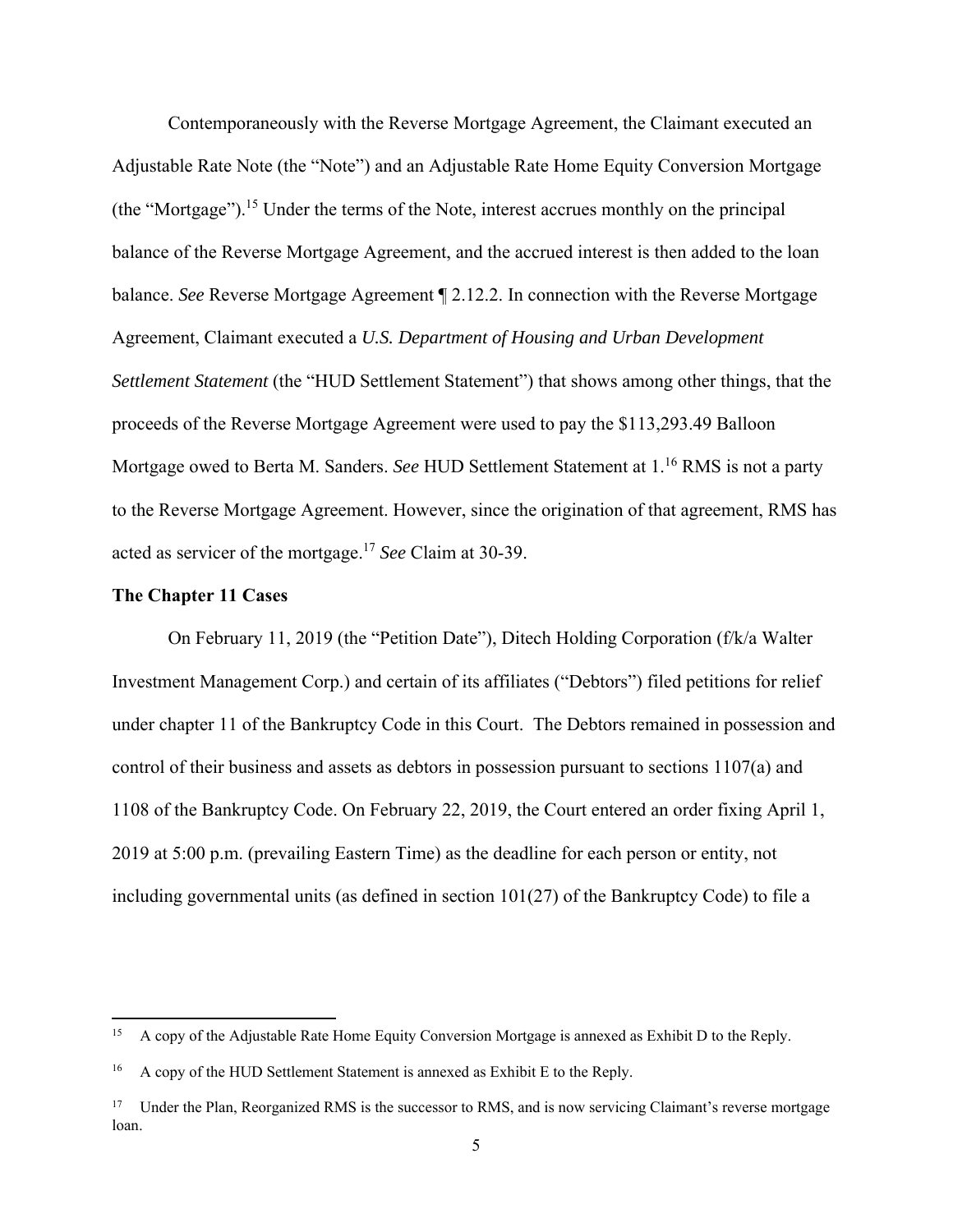proof of claim in the Debtors' Chapter 11 Cases (the "General Bar Date").<sup>18</sup> Thereafter, the Court extended the General Bar Date for consumer borrowers, twice, and ultimately to June 3, 2019 at 5:00 p.m. (prevailing Eastern Time).<sup>19</sup>

 On September 26, 2019, the Debtors confirmed their Third Amended Plan, and on September 30, 2019, that plan became effective.<sup>20</sup> The Plan Administrator is a fiduciary appointed under the Third Amended Plan who is charged with the duty of winding down, dissolving and liquidating the Wind Down Estates. *See* Third Amended Plan, Art. I, ¶¶ 1.130, 1.184, 1.186. The Consumer Claims Representative is a fiduciary appointed under the Third Amended Plan who is responsible for the reconciliation and resolution of Consumer Creditor Claims and distribution of funds to holders of Allowed Consumer Creditor Claims in accordance with the Third Amended Plan. *Id.,* Art. I, ¶ 1.41. Under the plan, the Plan Administrator, on behalf of each of the Wind Down Estates, is authorized to object to all Administrative Expense Claims, Priority Tax Claims, Priority Non-Tax Claims, and Intercompany Claims; and the Consumer Claims Representative has the exclusive authority to object to all Consumer Creditor Claims. *See id.*, Art. VII, ¶ 7.1.

#### **The Proof of Claim**

 On November 8, 2019, Claimant filed the Claim. Claimant asserts a Claim in the sum of \$120,658.00, of which \$58,000.00 is secured and \$62,658.00 is unsecured. Claim at 2, 5. The

<sup>18</sup> *See Order Establishing Deadline for Filing Proofs of Claim and Approving the Form and Manner of Notice Thereof* [ECF No. 90].

<sup>19</sup> *See Order Further Extending General Bar Date for Filing Proofs of Claim for Consumer Borrowers Nunc Pro Tunc* [ECF No. 496].

<sup>20</sup> *See Third Amended Joint Chapter 11 Plan of Ditech Holding Corporation and its Affiliated Debtors* [ECF No. 1326] (the "Third Amended Plan"); *Order Confirming Third Amended Joint Chapter 11 Plan of Ditech Holding Corporation and its Affiliated Debtors* [ECF No. 1404]. *Notice of (I) Entry of Order Confirming Third Amended Joint Chapter 11 Plan of Ditech Holding Corporation and its Affiliated Debtors, (II) Occurrence of Effective Date, and (III) Final Deadline for Filing Administrative Expense Claims* [ECF No. 1449].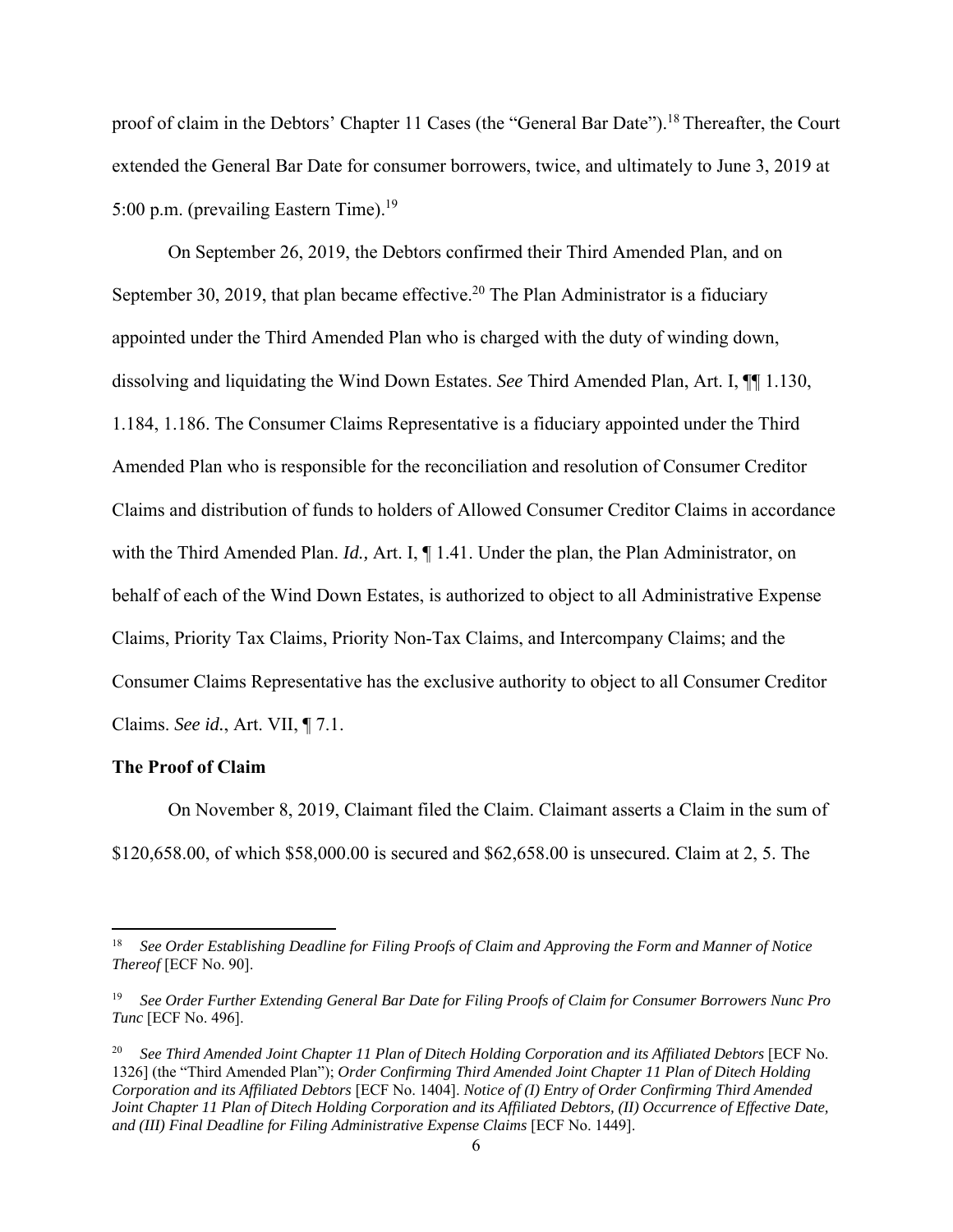basis of the Claim is "Contract/ Executory Contract" (*id.*) and, specifically, "RMS failed to pay my line of credit & charge \$4,658.98 servic [sic] Fee." *Id.* at 5. In support of the Claim, Claimant attaches various mortgage and closing documents relating to the New Century Mortgage *(id.* at 7-29) and correspondence from RMS regarding servicing of the Reverse Mortgage Agreement pre and post confirmation of the Third Amended Plan. *Id.* at 30-39. In her Response, Claimant asserts, without alleging facts, that "Ditech Holding Corporation was responsible for my line of credit, for an amount evaluated to be \$ 62,658.98. The claim should not be disallowed, expunged, reduced or reclassified for this reason: Ditech Holding Corporation did not fulfilled [sic] its commitment to me concerning the line of credit." *See* Response at 1.

#### **Claims Procedures Order**

 On November 19, 2019, the Court entered the Claims Procedures Order. Under that order, the Estate Representatives are authorized to file Omnibus Objections seeking reduction, reclassification, or disallowance of Claims on the grounds set forth in Bankruptcy Rule 3007(d) and additional grounds set forth in the Claims Procedures Order. *See* Claims Procedures Order ¶ 2(i)(a)-(h). A properly filed and served response to an Objection gives rise to a "Contested Claim" that will be resolved at a Claim Hearing. *Id.* ¶ 3(iv). The Estate Representatives have the option of scheduling the Claim Hearing as either a "Merits Hearing" or a "Sufficiency Hearing." *Id.*  $\mathbb{I}$  3(iv)(a),(b). A "Merits Hearing" is an evidentiary hearing on the merits of a Contested Claim. A "Sufficiency Hearing" is a non-evidentiary hearing to address whether the Contested Claim states a claim for relief against the Debtors. The legal standard of review that will be applied by the Court at a Sufficiency Hearing is equivalent to the standard applied by the Court upon a motion to dismiss for failure to state a claim upon which relief can be granted. *Id.* ¶  $3(iv)(a)$ .

7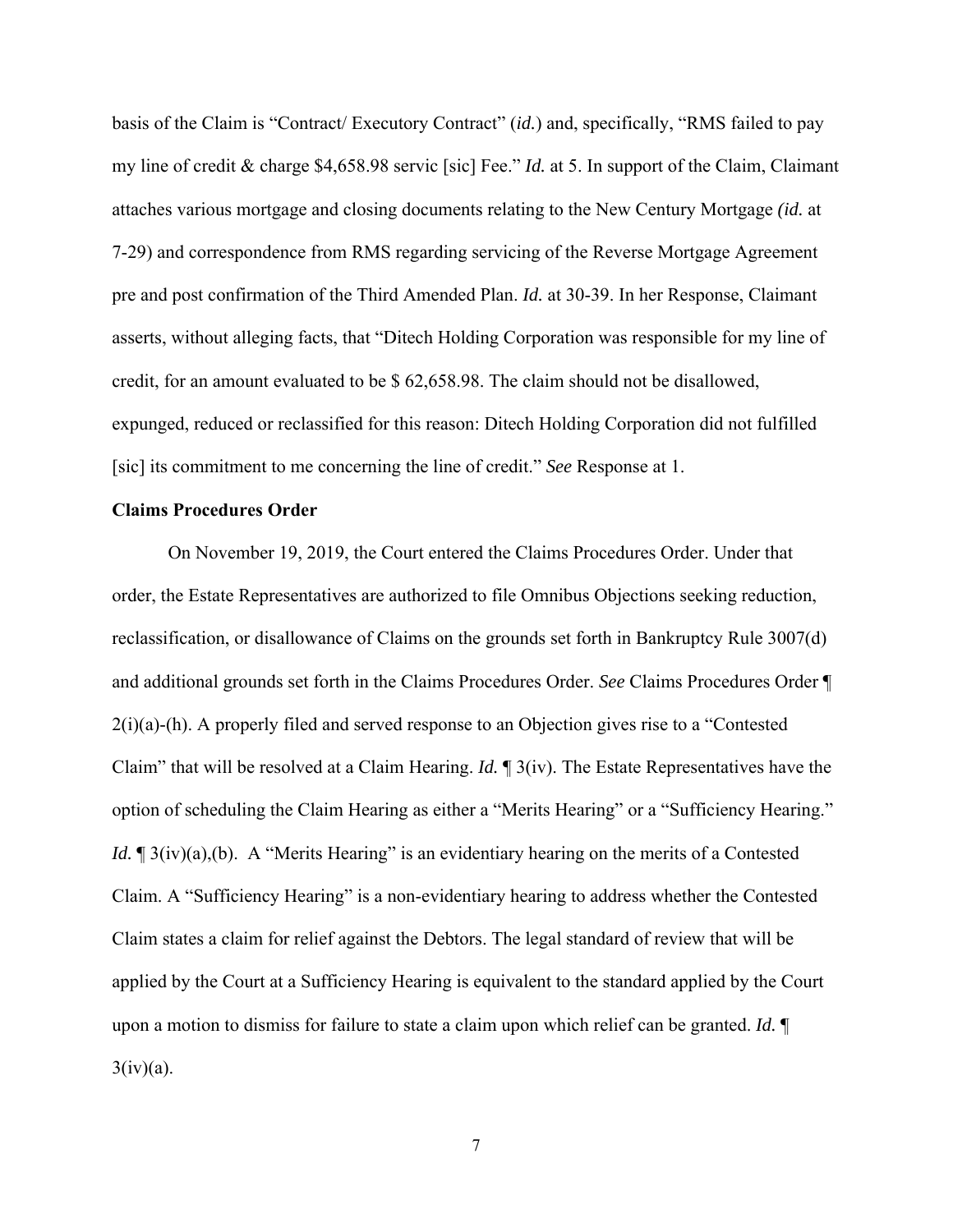#### **The Objection**

 In their Objection, the Estate Representatives contend that the Court should disallow and expunge the Claim because it fails to state a cognizable claim against RMS or any of the Debtors. Reply  $\P$  18-25. Alternatively, they assert that at a minimum, the Court should reclassify the secured claim to an unsecured Consumer Creditor Claim, subject to further determination of its status as a section 363(o) or non-section 363(o) claim. *Id.* ¶¶ 26-30.

#### **Applicable Legal Standards**

 Under section 502(a) of the Bankruptcy Code, "a claim ... proof of which is filed under section 501 of this title, is deemed allowed, unless a party in interest ... objects." 11 U.S.C. § 502(a). The filing of a proof of claim constitutes "prima facie evidence of the validity and amount of a claim." Fed. R. Bank. P. 3001(f). If an objection refuting at least one of the claim's essential allegations is asserted, the claimant has the burden to demonstrate the validity of the claim. *See, e.g., Rozier v. Rescap Borrower Claims Tr. (In re Residential Capital, LLC)*, 15 Civ. 3248 (KPF), 2016 WL 796860, at \*9 (S.D.N.Y. Feb. 22, 2016); *Hasson v. Motors Liquidation Co. (In re Motors Liquidation Co.)*, No. 09-50026, 2012 WL 1886755, at \*3 (S.D.N.Y. May 12, 2012); *In re Oneida Ltd.*, 400 B.R. 384, 389 (Bankr. S.D.N.Y. 2009), *aff'd sub nom. Peter J. Solomon Co., L.P. v. Oneida, Ltd.*, No. 09-cv-2229, 2010 WL 234827 (S.D.N.Y. Jan. 22, 2010). Section 502(b) sets forth the grounds for disallowing a properly filed proof of claim. *See* 11 U.S.C. § 502(b); *see also Travelers Cas. and Sur. Co. of Am. v. Pacific Gas and Elec. Co.,* 549 U.S. 443, 449 (2007) ("But even where a party in interest objects [to a claim], the court 'shall allow' the claim 'except to the extent that' the claim implicates any of the nine exceptions enumerated in  $\S$  502(b)").

 In filing the Objection to the Claim, the Estate Representatives initiated a contested matter. *See* Fed. R. Bankr. P. 3007 advisory committee's note ("[t]he contested matter initiated

8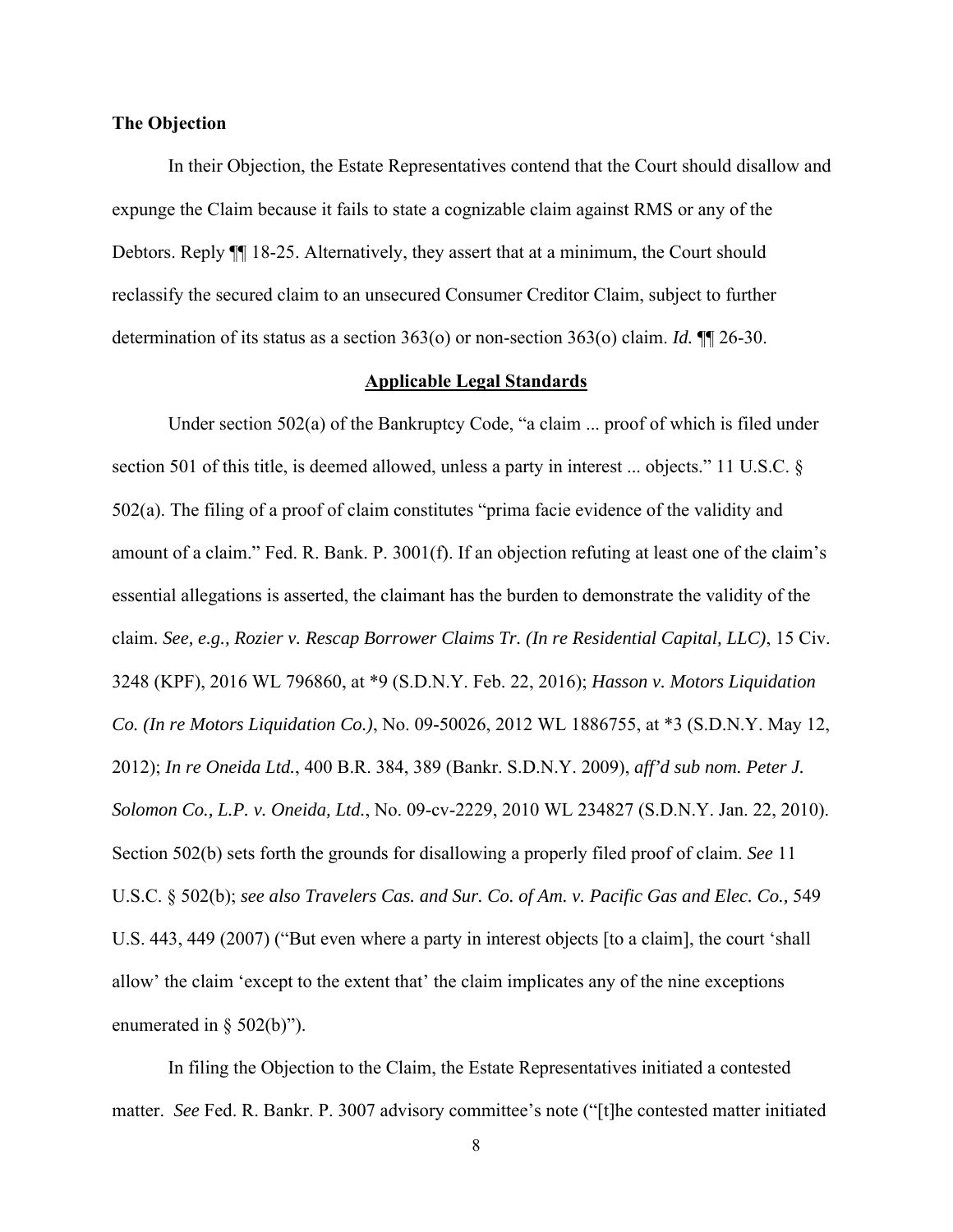by an objection to a claim is governed by Rule 9014. . ."). *See also In re Tender Loving Care Health Servs., Inc.*, 562 F.3d 158, 162 (2d Cir. 2009) (stating that "when a debtor files an objection to a claim, the objection has initiated a contested matter"). Bankruptcy Rule 9014 governs contested matters. The rule does not explicitly provide for the application of Bankruptcy Rule 7012. However, Bankruptcy Rule 9014 provides that a bankruptcy court "may at any stage in a particular matter direct that one or more of the other Rules in Part VII shall apply." Fed. R. Bankr. P. 9014. The Court did so here. Under the Claims Procedures Order, the legal standard of review the Court applies at a Sufficiency Hearing is equivalent to the standard applied by the Court under Rule 12(b)(6) on a motion to dismiss for failure to state a claim upon which relief could be granted. *See* Claims Procedure Order ¶ 3(iv)(a). *See also In re 20/20 Sport, Inc.*, 200 B.R. 972, 978 (Bankr. S.D.N.Y. 1996) ("In bankruptcy cases, courts have traditionally analogized a creditor's claim to a civil complaint [and] a trustee's objection to an answer. . . ").

 In applying Rule 12(b)(6) to the Claim, the Court assesses the sufficiency of the facts alleged in support of the Claim in light of the pleading requirements under Rule 8(a) of the Federal Rules of Civil Procedure.<sup>21</sup> Rule 8(a)(2) states that a claim for relief must contain "a short and plain statement of the claim showing that the pleader is entitled to relief[.]" Fed. R. Civ. P. 8(a)(2). To meet that standard, the Claim "must contain sufficient factual matter, accepted as true, to state a claim to relief that is plausible on its face." *Ashcroft v. Iqbal,* 556 U.S. 662, 678 (2009) ("*Iqbal*") (citations omitted); *accord Bell Atlantic Corp. v. Twombly,* 550 U.S. 544, 570 (2007) ("*Twombly*"). "A claim has facial plausibility when the plaintiff pleads factual content that allows the court to draw the reasonable inference that the defendant is liable for the misconduct alleged." *Iqbal*, 556 U.S. at 678; *accord Twombly*, 550 U.S. at 570. To satisfy Rule

<sup>&</sup>lt;sup>21</sup> Rule 8 is incorporated herein pursuant to Bankruptcy Rule 7008.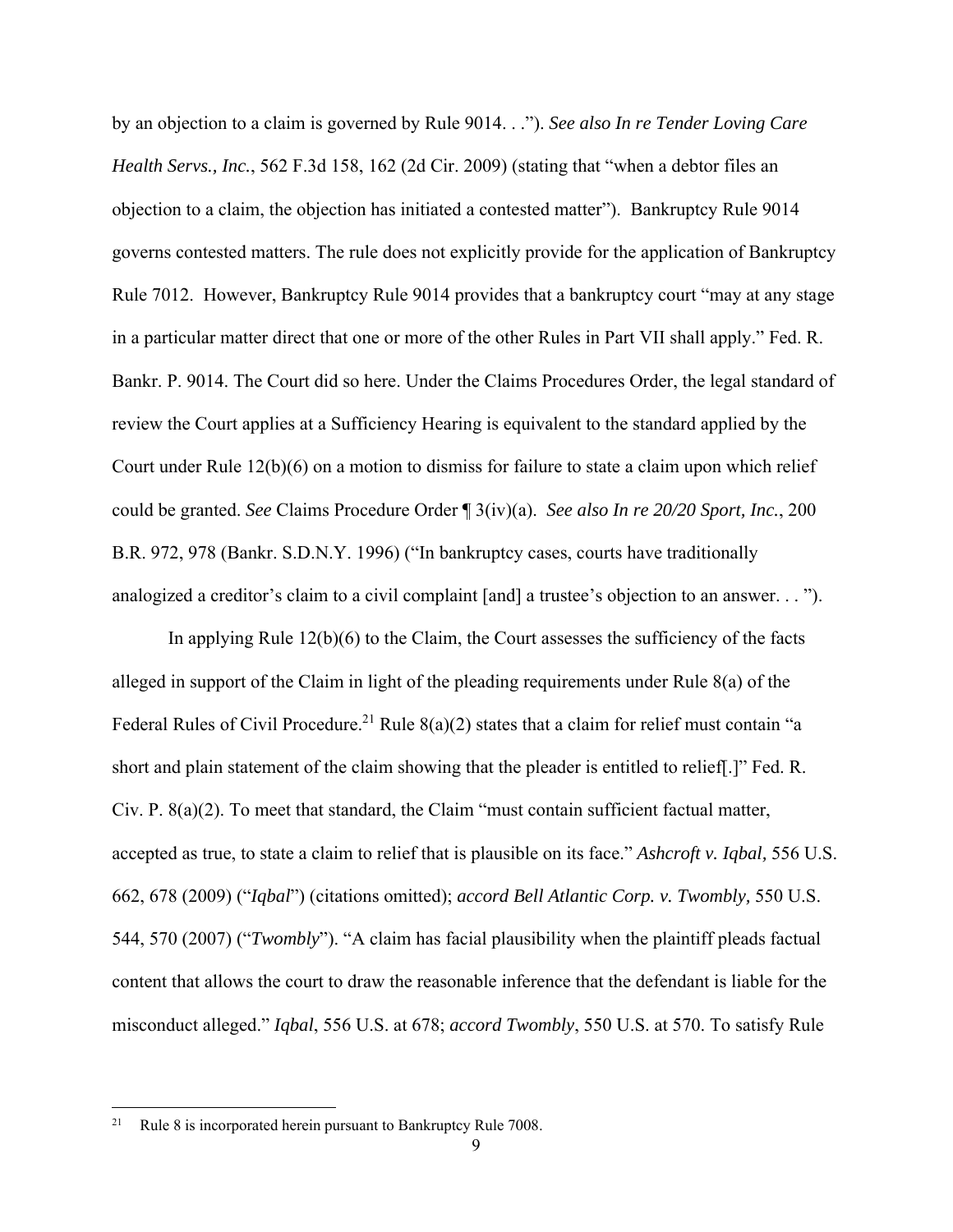12(b)(6), the "pleadings must create the possibility of a right to relief that is more than speculative." *Spool v. World Child Int'l Adoption Agency*, 520 F.3d 178, 183 (2d Cir. 2008) (citation omitted). In considering whether that standard is met for a particular claim, the court must assume the truth of all material facts alleged in support of the claim and draw all reasonable inferences in the claimant's favor. *See ATSI Commc'ns, Inc. v. Shaar Fund, Ltd.*, 493 F.3d 87, 98 (2d Cir. 2007). However, the court "need not accord 'legal conclusions, deductions or opinions that are couched as factual allegations . . . a presumption of truthfulness.'" *Hunt v. Enzo Biochem, Inc.*, 530 F.Supp.2d 580, 591 (S.D.N.Y. 2008) (quoting *In re NYSE Specialists Sec. Litig.*, 503 F.3d 89, 95 (2d Cir. 2007)). In short, "[i]n ruling on a motion pursuant to Fed. R. Civ. P. 12(b)(6), the duty of a court is merely to assess the legal feasibility of the complaint, not to assay the weight of the evidence which might be offered in support thereof." *DiFolco v. MSNBC Cable L.L.C.*, 622 F.3d 104, 113 (2d Cir. 2010) (citation and internal quotation marks omitted). Where, as here, the Claimant is proceeding pro se, the Court will liberally construe the Claim. Nonetheless, the Claim must be supported by specific and detailed factual allegations that provide a fair understanding for the basis of the Claim and the legal grounds for recovery against RMS. *Kimber v. GMAC Mortgage, LLC (In re Residential Capital, LLC)*, 489 B.R. 489, 494 (Bankr. S.D.N.Y. 2013) (citing *Iwachiw v. New York City Bd. of Elections*, 126 Fed. Appx. 27, 29 (2d Cir. 2005)).

#### **Discussion**

Claimant does not assert a cognizable claim for relief against RMS. She argues that she is entitled to recover damages from RMS because RMS failed to pay her line of credit in the amount of \$62,658.98 and RMS improperly charged her \$4,658.98 in service fees. *See* Claim at 2, 5; Response at 1. The documents provided by Claimant in support of her Claim do not substantiate her allegations.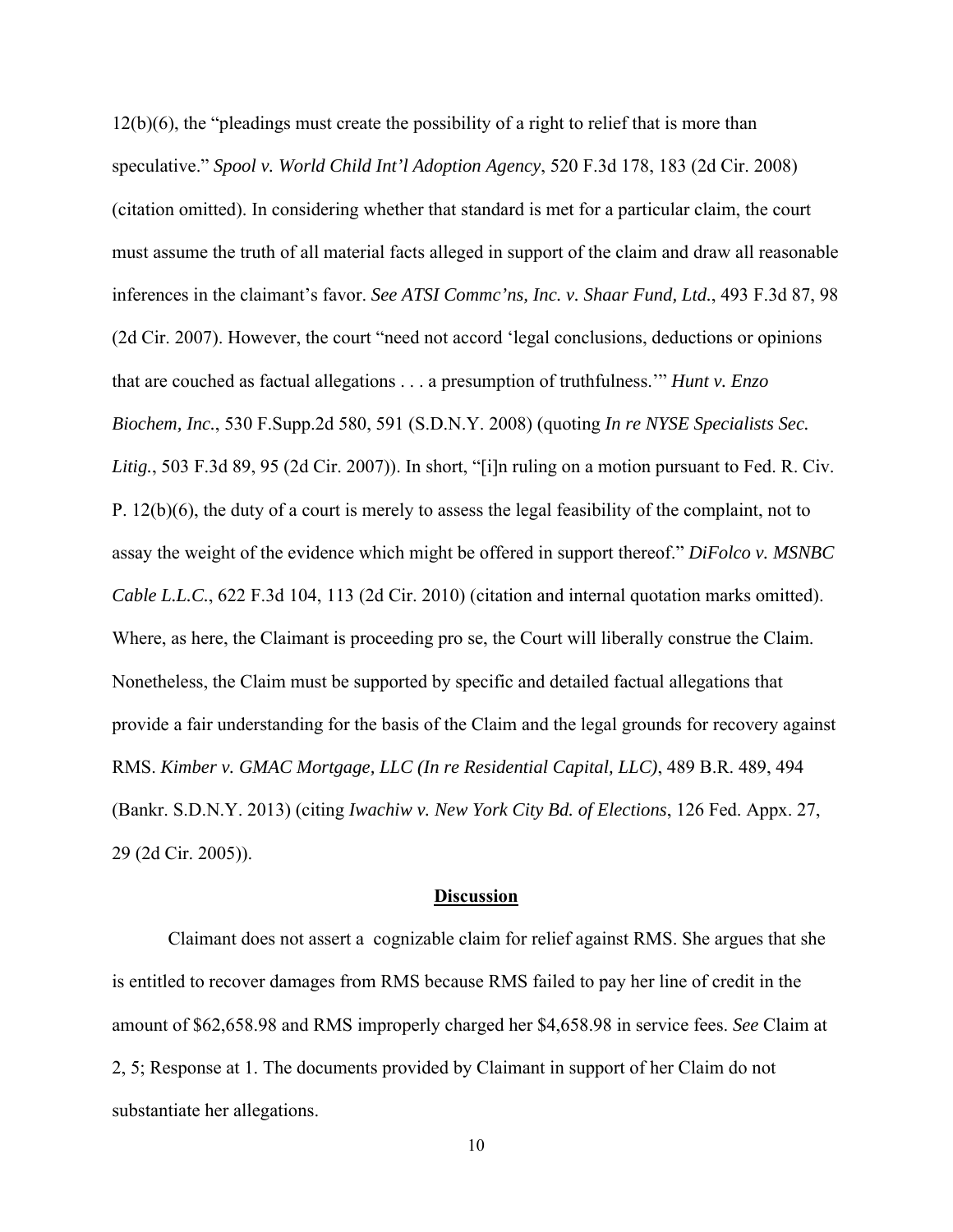The Claim for \$4,658.98 in service fees is similarly unsupported by any facts. Moreover, it is directly contrary to the Reverse Mortgage Agreement and federal regulations related to reverse mortgages. The Reverse Mortgage Agreement authorizes RMS as servicer to set aside a servicing fee of \$5,408.63. *See* Reverse Mortgage Agreement Ex. 1, Payment Plan. As such, in resolving the Objection, the Court is not bound by the Claimant's contentions that RMS improperly charged her the servicing fee. *See In re Livent, Inc. Noteholders Sec. Litig.,* 151 F. Supp. 2d 371, 405-406 (S.D.N.Y. 2001) ("[A] court need not feel constrained to accept as truth conflicting pleadings that make no sense. . . or that are contradicted. . . by documents upon which its pleadings rely, or by facts of which the court may take judicial notice."). Additionally, under federal regulations, reverse mortgage servicers are permitted to collect a fixed service charge payable from the servicing fee set aside. 24 C.F.R. § 206.207(b)(2) (providing that if certain conditions are met, the servicer is permitted to collect a fixed monthly charge for servicing the mortgage loan from the time of closing of the loan through the life of the mortgage loan). Nothing in the documents submitted with the Claim or the Response provides support for Claimant's assertion or indicates that RMS charged Claimant's account any other service fees. *See* Claim at 1-32; Response at 1-12.

Claimant asserts that \$62,658.00 represents the unsecured portion of her Claim and is the amount necessary to cure any defaults as of the date of the petition. Claim at 2, 5. However, the documents provided by Claimant in support of her Claim, and the documents provided by the Estate Representatives, do not evidence a line of credit of \$62,658.00. *See* Reverse Mortgage Agreement, Note and HUD Settlement Statement.

To the extent that the Claimant is referring to monies owed under the Balloon Mortgage, that mortgage was satisfied when World Alliance Financial Corp. made payment in full on April 10, 2008. *See* HUD Settlement Statement at 1. World Alliance Financial Corp. is not RMS. To

11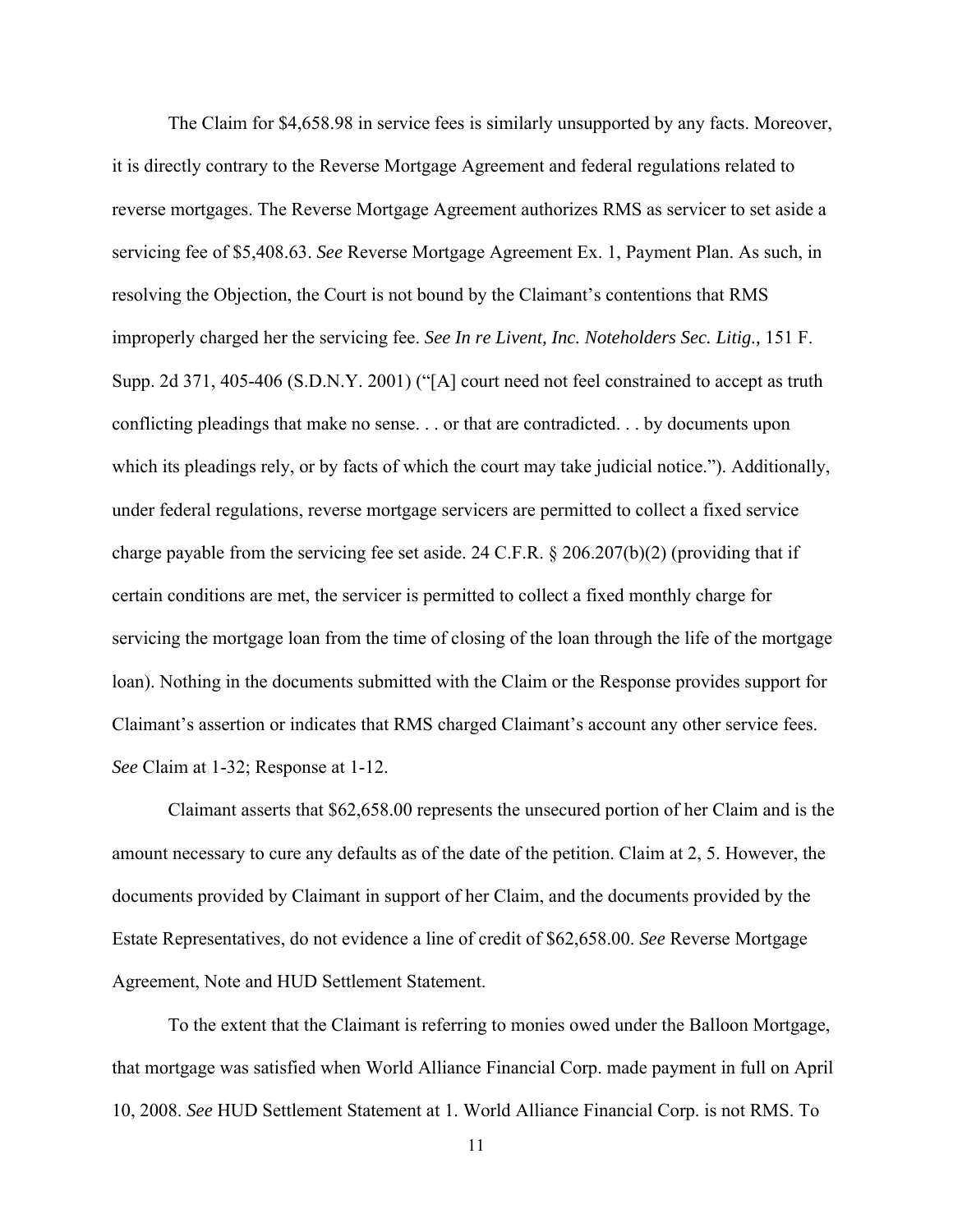the extent the Claimant is referring to the line of credit that was part of the Reverse Mortgage Agreement, that line of credit at origination totaled \$20,650.70 not \$62,658.98. *See* Reverse Mortgage Agreement Ex. 1, Payment Plan (noting the "Principal Limit for Line of Credit" is \$20,650.70). Moreover, RMS did not originate the Reverse Mortgage Agreement. As such, it could not have been responsible for a failure to pay off a line of credit with proceeds from the Reverse Mortgage Agreement when the reverse mortgage was originated. Claimant has not explained or provided any detail as to how RMS "did not fulfill[] its commitment . . . concerning the line of credit." *See* Response at 1. The record is devoid of any evidence that RMS was required to pay off any line of credit for Claimant. *See ESI, Inc. v. Coastal Power Prod. Co*., 13 F. Supp. 2d 496, 497 (S.D.N.Y. 1998) ("[i]f the allegations of a complaint are contradicted by documents made a part thereof, the document controls and the court need not accept as true the allegations of the complaint.") (citations omitted). *See also Hammer v. Supreme Ct. of U.S.,* No. 05 CIV. 4137 (RJH), 2005 WL 1946038, at \*1 (S.D.N.Y. Aug. 11, 2005) (noting that "[d]ismissal can be based on the lack of a cognizable legal theory or the absence of sufficient facts alleged under a cognizable legal theory" under Rule 12(b)(6)); *In re XO Commc'ns, Inc.*, 330 B.R. 394, 418 (Bankr. S.D.N.Y. 2005) (stating that "to withstand a motion to dismiss, the 'claims must be supported by specific and detailed factual allegations").

Finally, the statute of limitations for breach of contract and tort claims arising under state or federal law has long since expired. In Florida, breach of contract claims, and tort claims are subject to a five and four year statute of limitations, respectively. *See* Fla. Stat. Ann. § 95.11(2)- (3) (West 2018). Causes of action, such as those arising under federal statute such as the Truth in Lending Act ("TILA"), 15 U.S.C. § 1601 *et seq.,* or the Real Estate Settlement Procedures Act ("RESPA"), 12 U.S.C. § 2601 *et seq.,* have even shorter statute of limitations periods. TILA requires that actions arising under this statute be brought "within one year from the date of the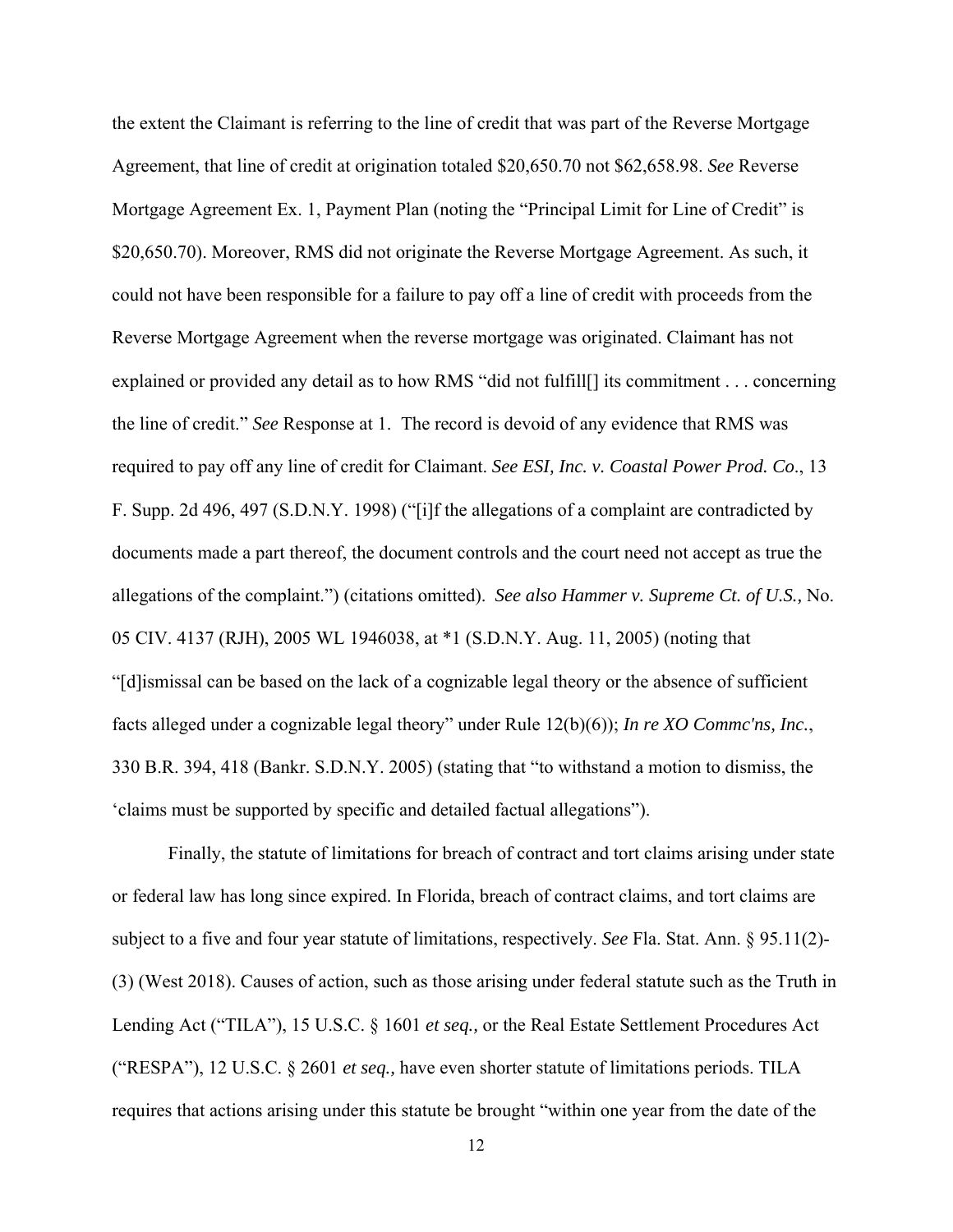occurrence of the violation." 15 U.S.C. § 1640(e). RESPA actions are required to be brought within three years for claims arising from servicing of the mortgage loan or one year from the date of the occurrence of the violation for claims relating to title insurance or "kickbacks" related to the mortgage loan. 12 U.S.C. § 2614. The alleged failure to pay off the line of credit occurred in 2008 when Claimant entered into the Reverse Mortgage Agreement and RMS began servicing the mortgage loan. Therefore, the latest the Claim could have expired is 2013, which is six years before the Petition Date. Therefore, the Claim is time barred and is expunged on this basis alone. *See Holland v. Chase Bank USA, N.A.,* 475 F. Supp. 3d 272 (S.D.N.Y. 2020) (holding that the claim under the Fair Credit Reporting Act had been extinguished due to running of limitations period); *Dins v. Bank of Am., N.A*., No. 16-CV-5741 (KBF), 2017 WL 570944, at \*3 (S.D.N.Y. Feb. 13, 2017) (ruling, among other things, that construing the pleading liberally, the plaintiff brought this lawsuit far outside TILA's one-year statute of limitations); *Feliciano v. U.S. Bank Nat. Ass'n*, No. 13-CV-5555 KBF, 2014 WL 2945798, at \*5 (S.D.N.Y. June 27, 2014) (finding that the claims asserted under RESPA was untimely by more than a year and therefore fails as a matter of law).

 The facts relevant to the Claim are analogous to those previously considered by this Court in connection with the claim of Victor Khoury. Mr. Khoury alleged that he was tricked by an unnamed gentleman into entering into a reverse mortgage in 2010 and later serviced by RMS. *See* June 24, 2021 Omnibus Hr'g. Tr. at 48:20-25, 50:3-9.22 In expunging Mr. Khoury's claim, the Court noted that RMS "really has nothing to do" with the origination of the reverse mortgage and that the claim was really that "you never should have taken out the reverse mortgage and you were pressured into doing it unfairly by a predatory lender." *Id.* at 53:23-54:6. The Court also

<sup>&</sup>lt;sup>22</sup> A copy of the transcript is annexed as Exhibit F to the Reply.